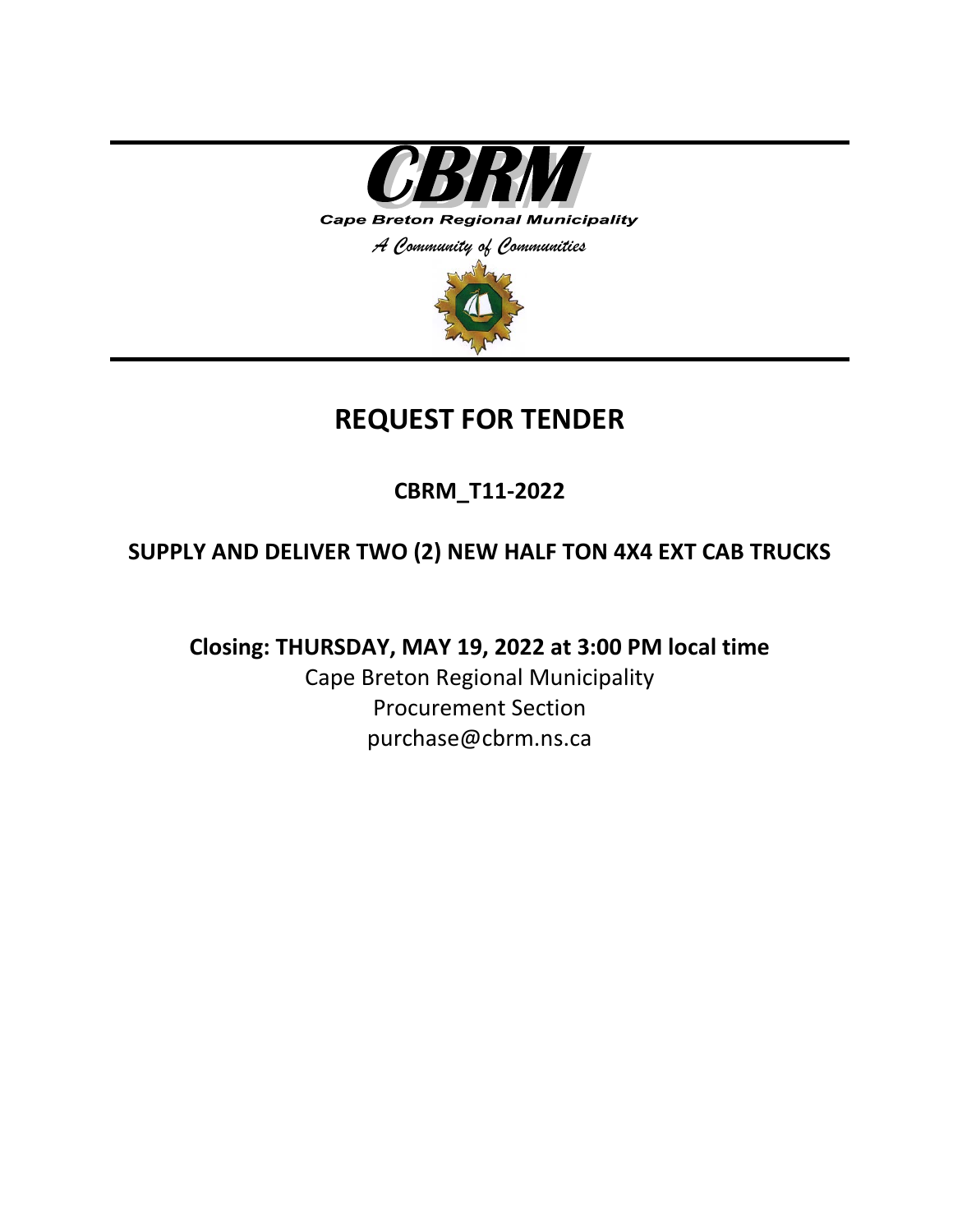

Cape Breton Regional Municipality **PROCUREMENT SECTION, FINANCIAL SERVICES 320 ESPLANADE, SUITE 102 SYDNEY,NS B1P 7B9 PHONE: 902-563-5015 EMAIL:** [purchase@cbrm.ns.ca](mailto:purchase@cbrm.ns.ca)

## **MANDATORY REQUIREMENT CHECK LIST**

### **PRIOR TO SUBMISSION PLEASE CHECK THAT YOU HAVE SUBMITTED A COPY OF THE FOLLOWING DOCUMENTS**

- □ **SCHEDULE "A" – MUNICIPAL BY-LAW COMPLIANCE CERTIFICATE**
- □ **SCHEDULE "B" – TRADE AGREEMENTS ACKNOWLEDGEMENT**
- □ **DUE TO COVID-19 PRECAUTIONS, SUBMISSIONS FOR THIS TENDER WILL ONLY BE ACCEPTED BY EMAIL TO PURCHASE@CBRM.NS.CA & MUST INCLUDE ALL ITEMS LISTED UNDER THIS CHECK LIST**
- □ **RECEIVED ADDENDA NO. \_\_\_\_\_ TO NO.\_\_\_\_\_ INCLUSIVE WERE CAREFULLY EXAMINED**

| DATED THIS DAY OF , 2022. |  |                                  |  |
|---------------------------|--|----------------------------------|--|
| <b>COMPANY NAME:</b>      |  |                                  |  |
| ADDRESS:                  |  |                                  |  |
| CITY/ PROVINCE:           |  |                                  |  |
| PHONE NO.:                |  |                                  |  |
| <b>EMAIL ADDRESS:</b>     |  |                                  |  |
| WEBSITE:                  |  |                                  |  |
|                           |  |                                  |  |
| TITLE (please print):     |  | PHONE NO.: _____________________ |  |

**THE FOLLOWING INFORMATION MUST BE COMPLETED TO ENSURE ACCEPTANCE. FAILURE TO COMPLY WITH ABOVE WILL RESULT IN DISQUALIFICATION OF YOUR BID.**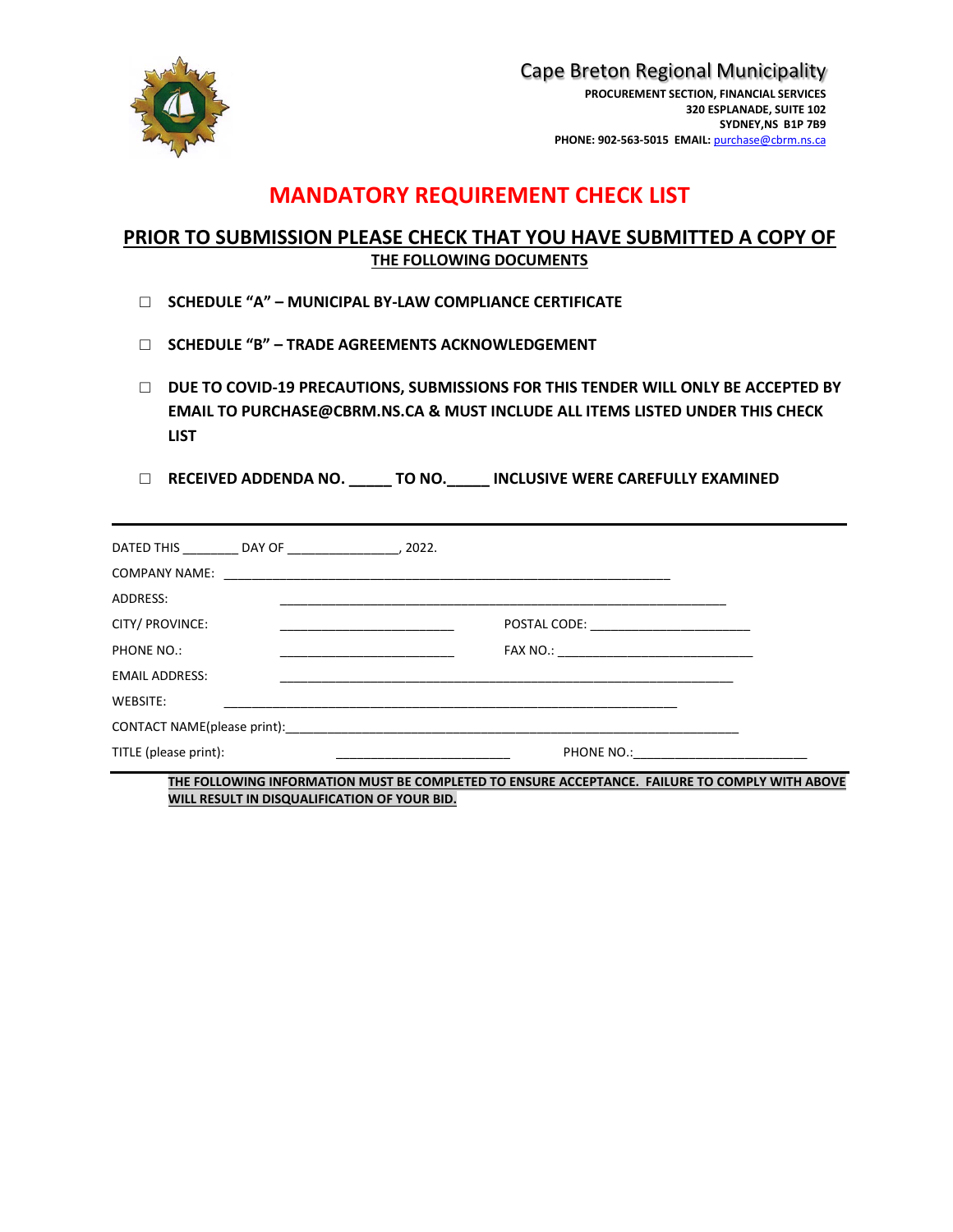

## Cape Breton Regional Municipality

#### **INSTRUCTIONS TO BIDDERS REQUEST FOR TENDER SUPPLY AND DELIVER TWO (2) NEW HALF TON 4X4 EXT CAB TRUCKS**

Closing: Submit to the undersigned up to **3:00 P.M., THURSDAY, MAY 19, 2022.** the bid must be emailed to [purchase@cbrm.ns.ca](mailto:purchase@cbrm.ns.ca) and must clearly designate **CBRM\_T11-2022. NOTE:** *FAXED / PAPER submissions are NOT acceptable and will not be considered*

Questions & Clarifications: Any clarification required by a proponent must be requested in writing to the responsible Buyer indicated in the Solicitation. Such requests must be provided in due time before the closing date in order to allow proper consideration and a reply. The response to a request for clarifications submitted by any Proponent will be posted on the Nova Scotia Government Website as an Addendum.

Withdrawal or Modification of Bid: Proponents may withdraw, replace or modify their bid up until the specified closing time, provided that this is done in writing. Any modification or replacement of a bid must be done in the same format as defined in the Solicitation. **NOTE:** *FAXED / ELECTRONIC modifications are acceptable*

Addenda: All addenda must be acknowledged in bid submission; proponents must monitor the Nova Scotia Government Tenders Website for any addenda that may be issued. CBRM staff no longer maintains plan takers lists, and no longer have knowledge of who has downloaded opportunities. <http://www.novascotia.ca/tenders/tenders/ns-tenders.aspx>

Rectification Period: Procurement opens and reviews the Bids to determine if all mandatory submission requirements have been met in accordance with the Solicitation Document.

If the bid fails to meet the mandatory submission requirements, Procurement will notify the Bidders that there is a second opportunity to meet the mandatory submission requirements within the rectification period of two business days. Once the rectification period deadline passes, Bids still failing to meet the mandatory submission requirements are disqualified and will not be evaluated further. All bids satisfying the mandatory submission requirements are then passed along to the evaluation team for further evaluation. Exceptions to this are technical addenda, if a technical addendum is not acknowledged, the Bidder will be disqualified and there is no rectification allowance for incorrect submittal of a two-envelope submission (two PDFs due to Covid-19), or for failure to include a required bid deposit.

Tenders requiring bid deposit: If a tender requires a non-refundable bid deposit only those companies who have complied with this request will be considered for acceptance.

#### **TENDER CONTENTS:**

*(Section Applies to: Construction Contracts, Services & Sale of Municipal Property ONLY!)*

**Bid Security:** Each tender must be accompanied by a certified cheque payable to the Cape Breton Regional Municipality or a Bid Bond on CCDC Form 220 for ten (10) percent of the tendered sum. *Any withdrawal of the successful tender shall constitute forfeiture of the bid deposit.*

**Performance Security**: A Performance Bond in the amount of fifty (50) percent contract price and Labour and Material Payment Bond in the amount of fifty (50) percent of the contract price will be required upon notification of award and before the signing date of the contract or issue of the Purchase Order.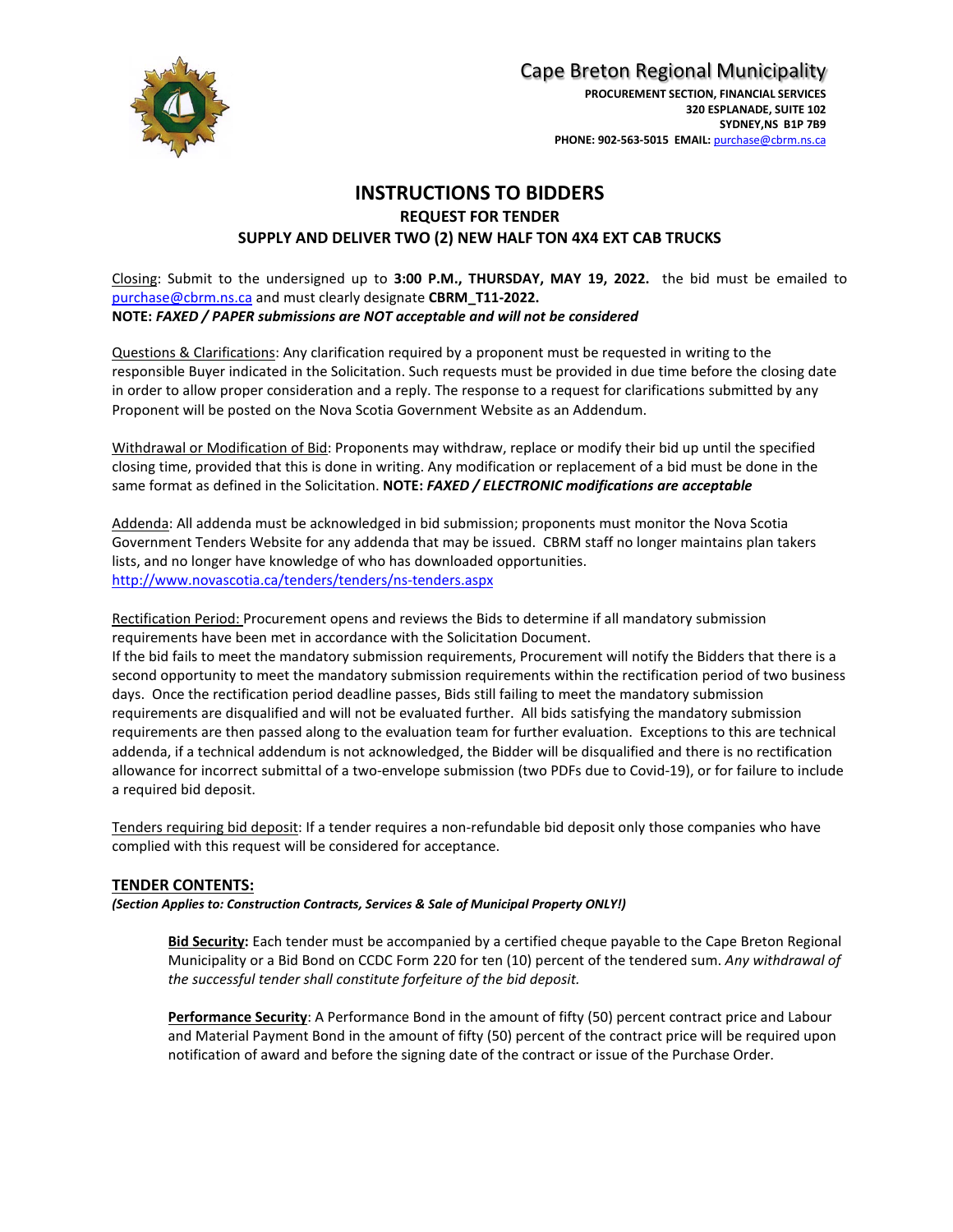

## Cape Breton Regional Municipality

**Alternate Securities Acceptable**: As an alternate to the Security Deposit and the Consent of Surety requirements stated herein, Contractors may submit a ten (10) percent bid security certified cheque, and subsequently upon notification of award, an additional ten (10) percent contract security certified cheque, in lieu of contract stated bonding.

#### **Accompanying Documents**: (*Please note that only what is listed on the Mandatory Check List is required for this particular solicitation*)

All bids must include the following documents:

- "Check List" Completed in full /Signed /Dated(Including acknowledgement of addenda)
- The signed **Schedule "A"** Municipal By-Law Compliance form attached to the tender documents.
- The signed **Schedule "B"** Trade Agreement Acknowledgement form attached to the tender documents.
- A letter of Good Standing/Clearance from the Workers' Compensation Board of Nova Scotia
- Proof of current and valid Workplace Safety Certificate of Recognition (COR) from an authorized institution (East Coast Mobile Medical, HSE Integrated Limited, Nova Scotia Construction Safety Association (NSCSA), Nova Scotia Trucking Safety Association, Occupational Health and Educational; Services 2002 Inc, Safety Services Nova Scotia or equivalent)
- Completed/signed **Appendix "A"** Consultant, Contractor, Supplier Health & Safety Questionnaire.
- General liability insurance.

**Prior to Contract Award – In accordance with section nine (9) of the CBRM Procurement Policy, the successful tenderer may be required to provide an approved Commercial Property Zoning Confirmation, issued by CBRM's Development Officer, prior to award of contract.**

Following completion of the tendered work, letters of clearance from both organizations, dated no earlier than the final day worked on the project, must be submitted with the final invoice for the project. This will form a condition of the tender in addition to any other conditions within the contract documents and specifications.

#### **POLICY:**

- Canadian Free Trade Agreement (CFTA) and The Cape Breton Regional Municipality Procurement Policy are the governing documents used for all tenders. Copies of these documents are available from the Financial Services Department, Procurement Section, Suite 102, 320 Esplanade Sydney, N.S. or by phoning (902) 563- 5015.
- Successful bidder will be required to follow CBRM protocol as designated by Purchasing Department for delivery and invoicing.
- Payment: Any supplier having an account due to the Cape Breton Regional Municipality, which is in arrears, will have such arrears deducted from payments being made to the supplier.

The Cape Breton Regional Municipality reserves the right to reject any or all tenders or to accept any tender or part thereof considered to be in its best interest.

Donna M. Murphy, CPPB, PSPP Donna M. Murphy, Procurement Officer - Financial Services (P) 902-563-5015 (E-Mail) [purchase@cbrm.ns.ca](mailto:purchase@cbrm.ns.ca)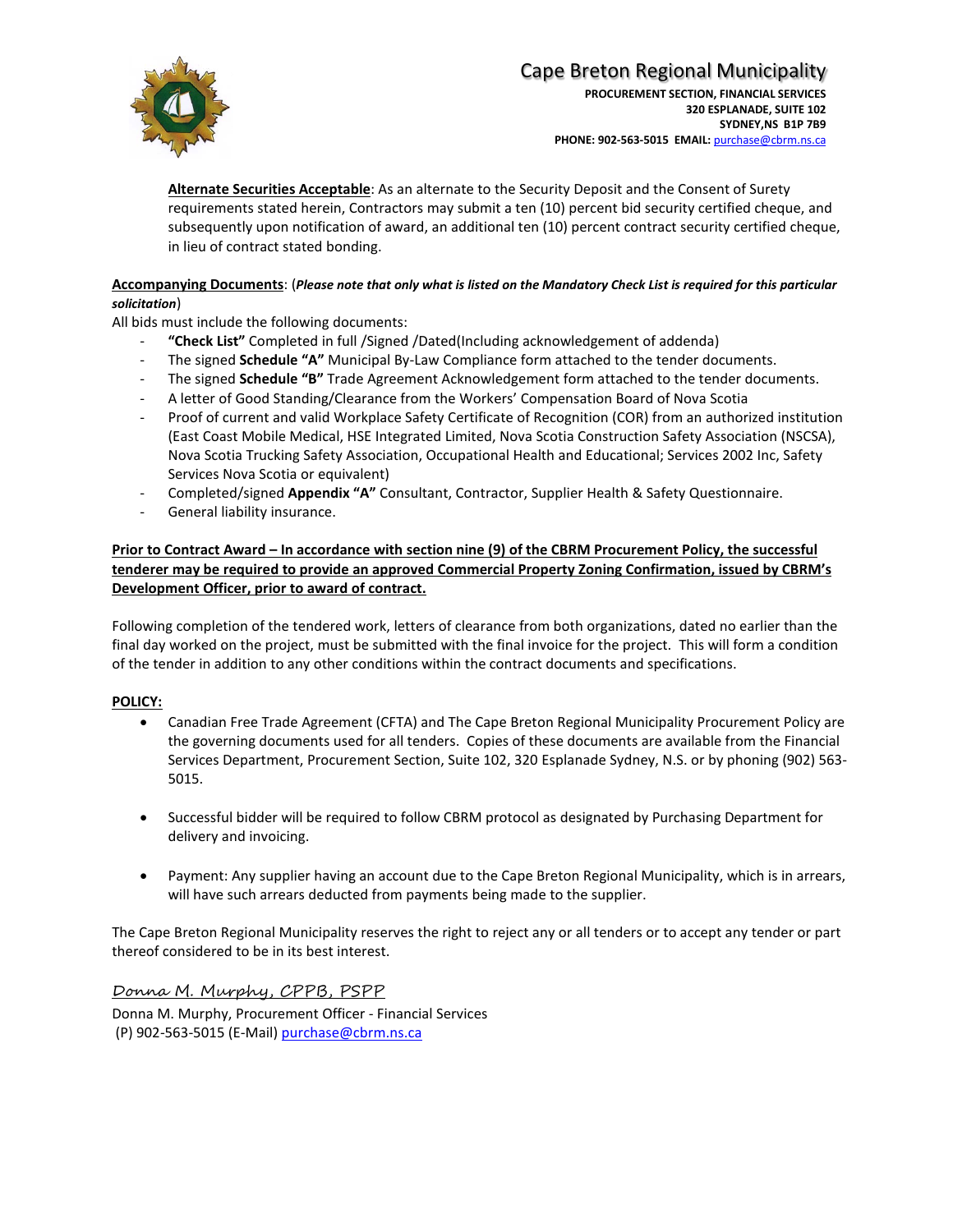

## **SCHEDULE "A"**

## MUNICIPAL BY-LAW COMPLIANCE CERTIFICATE

This document forms part of and is incorporated into the Tender. Bidders convicted of violations of any Cape Breton Regional Municipal By-Laws or found in contravention of the Dangerous and Unsightly Provision of the *Municipal Government Act*, S.N.S. 1998, c. 18 shall be precluded from bidding on the tender. Successful bidders who subsequently are found guilty of violation of any Cape Breton Regional Municipal By-Laws or are found to have contravened the Dangerous and Unsightly Provision of the *Municipal Government Act* S.N.S. 1998, c. 18 shall have the tenders revoked and shall be precluded from bidding on subsequent tenders for a period of thirty-six months.

\_\_\_\_\_\_\_\_\_\_\_\_\_\_\_\_\_\_ (hereinafter referred to as "The Bidder") does hereby certify that the Bidder has not been found guilty of violation of any Cape Breton Regional Municipal By-Laws and has not been found to have contravened the Dangerous and Unsightly Provision of the *Municipal Government Act* S.N.S. 1998, c. 18 and furthermore hereby agrees to comply with all Cape Breton Regional Municipal By-Laws and the Dangerous and Unsightly provision of the *Municipal Government Act,* S.N.S. 1998, c. 18. The Bidder understands and agrees that any finding of guilt or contravention of any Cape Breton Regional Municipal By-Laws and provisions will result in the Tender being revoked and the Bidder being precluded from bidding on any subsequent Tender for a period of thirtysix months.

Witness **Bidder Bidder** 

\_\_\_\_\_\_\_\_\_\_\_\_\_\_\_\_\_\_\_\_\_\_\_\_ \_\_\_\_\_\_\_\_\_\_\_\_\_\_\_\_\_\_\_\_\_\_\_\_

#### **CBRM INTERNAL USE ONLY**

**Approved by: \_\_\_\_\_\_\_\_\_\_\_\_\_\_\_\_\_\_\_\_\_\_\_\_\_\_\_\_**

**Title: \_\_\_\_\_\_\_\_\_\_\_\_\_\_\_\_\_\_\_\_\_\_\_\_\_\_\_\_**

**Date: \_\_\_\_\_\_\_\_\_\_\_\_\_\_\_\_\_\_\_\_\_\_\_\_\_\_\_\_**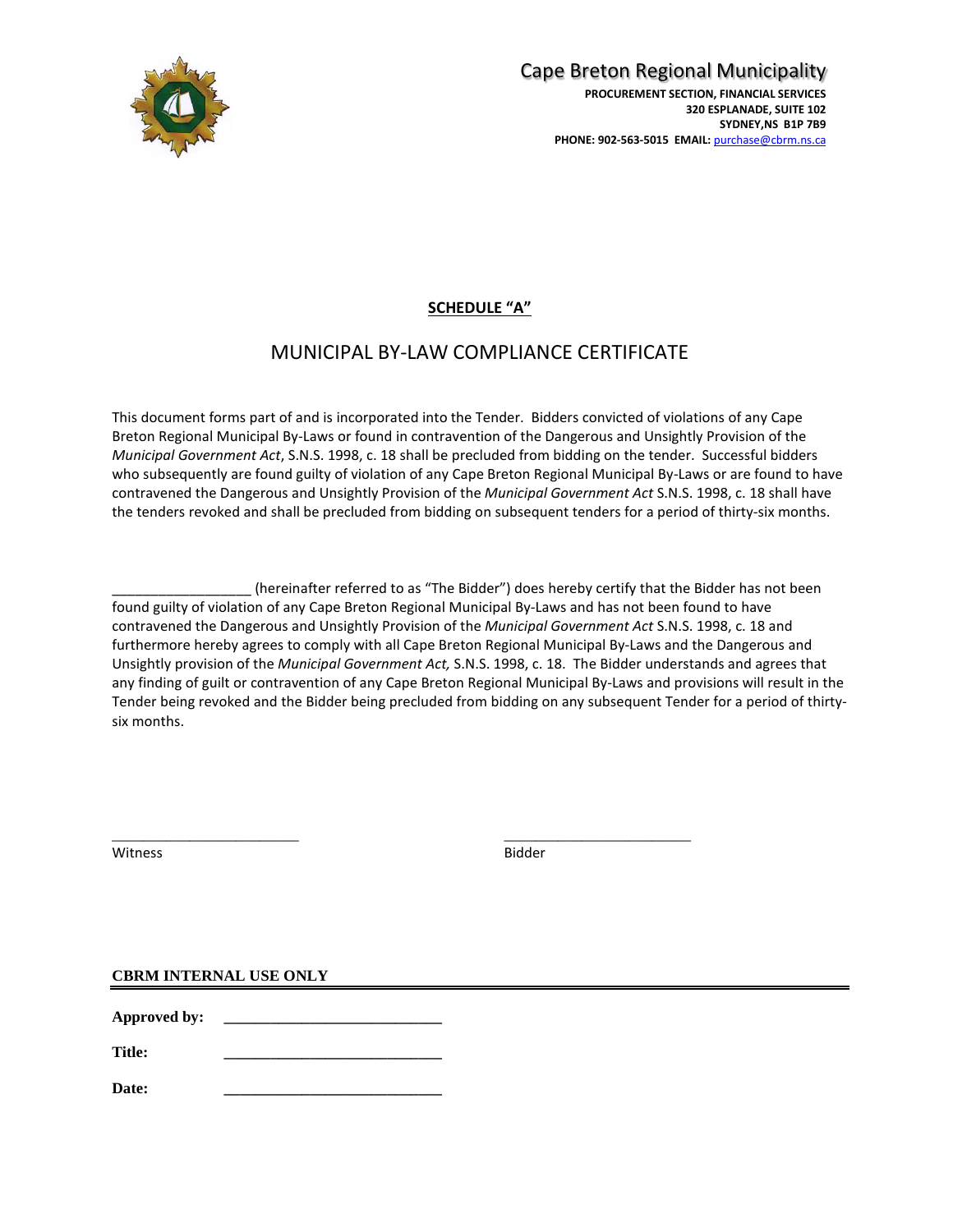

## Cape Breton Regional Municipality

**PROCUREMENT SECTION, FINANCIAL SERVICES 320 ESPLANADE, SUITE 102 SYDNEY,NS B1P 7B9 PHONE: 902-563-5015 EMAIL:** [purchase@cbrm.ns.ca](mailto:purchase@cbrm.ns.ca)

#### **SCHEDULE "B"**

## **TRADE AGREEMENTS ACKNOWLEDGEMENT**

All Public Sector Entities in Nova Scotia have trade agreement obligations under the Public Procurement Act. Trade agreements play a vital role in our economy. They create market access for our goods and services by reducing barriers to, among other things, labour mobility, investments, energy, agriculture, and government procurement. Agreements can be comprehensive, covering a number of different issues, or more concentrated, covering individual issues. Each agreement has unique language, exemptions, rules, and requirements.

Municipalities, Academic Institutions, School Boards, Health Authorities (MASH) and Crown Corporations that have their own procurement groups and policies must ensure they are consistent with the principles of the Province of Nova Scotia Procurement Policy, and the obligations of the Public Procurement Act.

Trade Agreements that impact government procurement in Nova Scotia include the Canadian Free Trade Agreement (CFTA) and the Comprehensive Economic Trade Agreement with the European Union (CETA). The CFTA and CETA includes all provinces, Northwest Territories, Yukon, and the Federal Government as well as their respective MASH sectors and Crown Corporations.

The key to being compliant with multiple trade agreements is to ensure you are meeting the obligations of the one with the lowest thresholds, which in this case is the CFTA. Table A outlines the thresholds for these two agreements.

| Agreement                                                            | Coverage                                                                                                                                                                | <b>MASH</b>                                                        |
|----------------------------------------------------------------------|-------------------------------------------------------------------------------------------------------------------------------------------------------------------------|--------------------------------------------------------------------|
| Canadian Free Trade Agreement                                        | Equal access to Canadian suppliers.<br>Includes all CDN Provinces, NWT,                                                                                                 | Goods: \$105,700+<br>Services: \$105,700+                          |
|                                                                      | YUK, their respective MASH<br>and Crowns, and the Federal                                                                                                               | Construction: 264,200+                                             |
|                                                                      | Government                                                                                                                                                              |                                                                    |
| Comprehensive Economic Trade<br>Agreement with the European<br>Union | Equal access to EU suppliers $-$<br>includes: Federal Government,<br>Provinces, Territories, MASH,<br>Provincial/Federal Crowns & Public<br>Utilities (many exceptions) | Goods: \$365,700+<br>Services: \$365,700+<br>Construction: \$9.1M+ |

#### **TABLE A – Domestic Agreement**

\_\_\_\_\_\_\_\_\_\_\_\_\_\_\_\_\_\_ (hereinafter referred to as "The Bidder") does hereby acknowledges the understanding that this tender falls under the Domestic Trade Agreements, Atlantic Procurement Agreement (APA) and Agreement on Internal Trade. As part of these agreements and under the Nova Scotia Public Procurement Act, CBRM is included as part of the MASH Sector. This document forms part of and is incorporated into the Tender.

\_\_\_\_\_\_\_\_\_\_\_\_\_\_\_\_\_\_\_\_\_\_\_\_ \_\_\_\_\_\_\_\_\_\_\_\_\_\_\_\_\_\_\_\_\_\_\_\_

Witness **Bidder Bidder**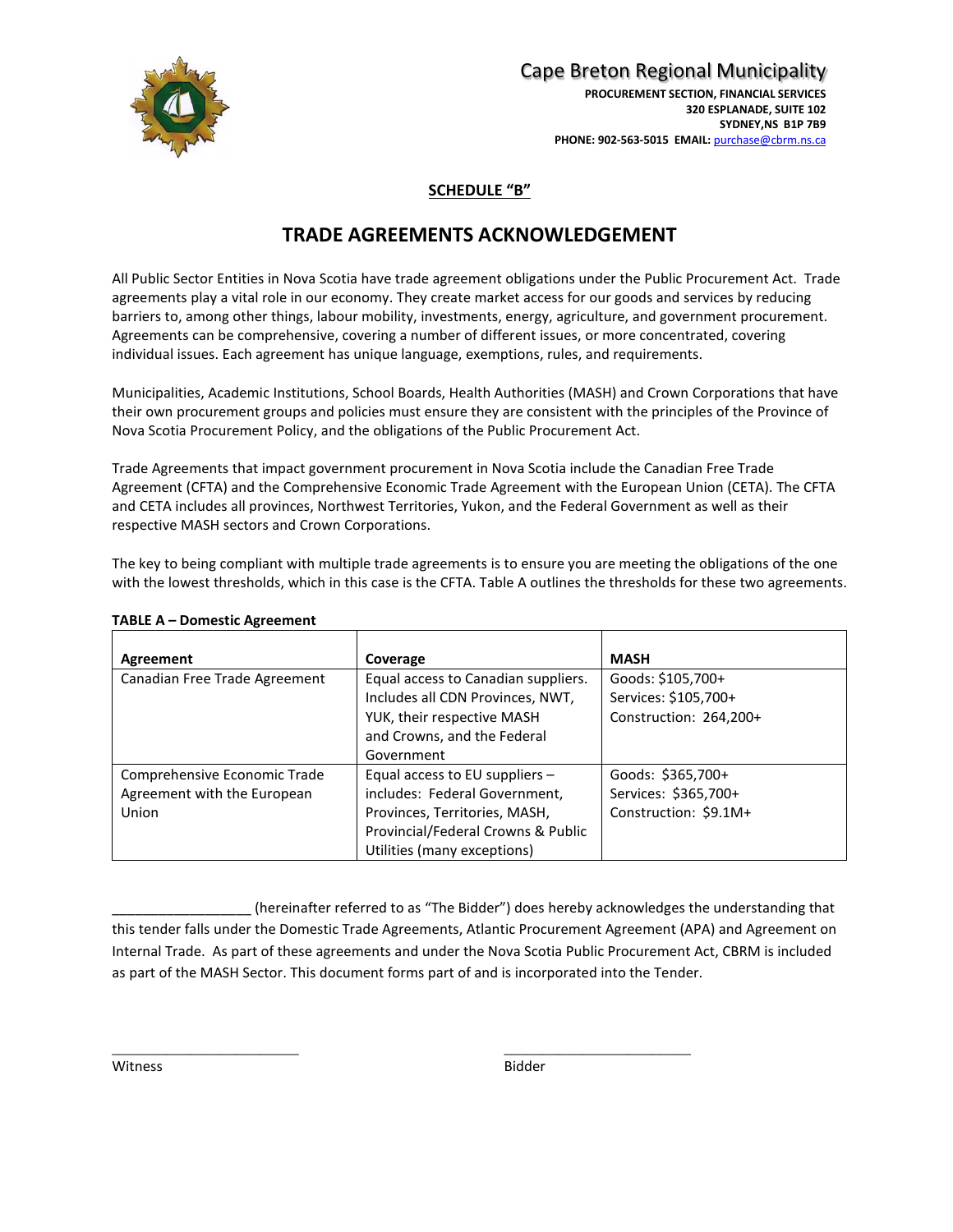

#### Cape Breton Regional Municipality **PROCUREMENT SECTION, FINANCIAL SERVICES 320 ESPLANADE, SUITE 102 SYDNEY,NS B1P 7B9 PHONE: 902-563-5015 EMAIL:** [purchase@cbrm.ns.ca](mailto:purchase@cbrm.ns.ca)

## **CBRM\_T11-2022 SUPPLY AND DELIVER TWO (2) NEW HALF TON 4X4 EXT CAB TRUCKS**

### **SPECIFICATIONS**

- □ Standard power package
- □ V8 engine
- □ Automatic transmission
- □ Four Wheel Drive
- □ Tires no larger than 18"
- □ Trailer hitch
- □ Air conditioning
- □ Power driver seat
- $\Box$  Blue tooth availability
- $\Box$  Reverse sensing system with camera
- □ Keyless entry
- $\Box$  Black in color
- □ Full tank of fuel
- $\Box$  Include delivery and available warranties

#### **SUMMARY**

The above specifications are a guide only. Each submission must include a full set of specs to be used for consideration of tender evaluation.

All pricing must be FOB Sydney N.S., including all freight and PDI charges

Service and parts must be available locally, and in a timely manner, as to eliminate excessive vehicle down time.

Award will not be based solely on price. It will be evaluated on all criteria, including, but not limited to, vehicle safety equipment, warranties, delivery schedule, and the best value for the CBRM.